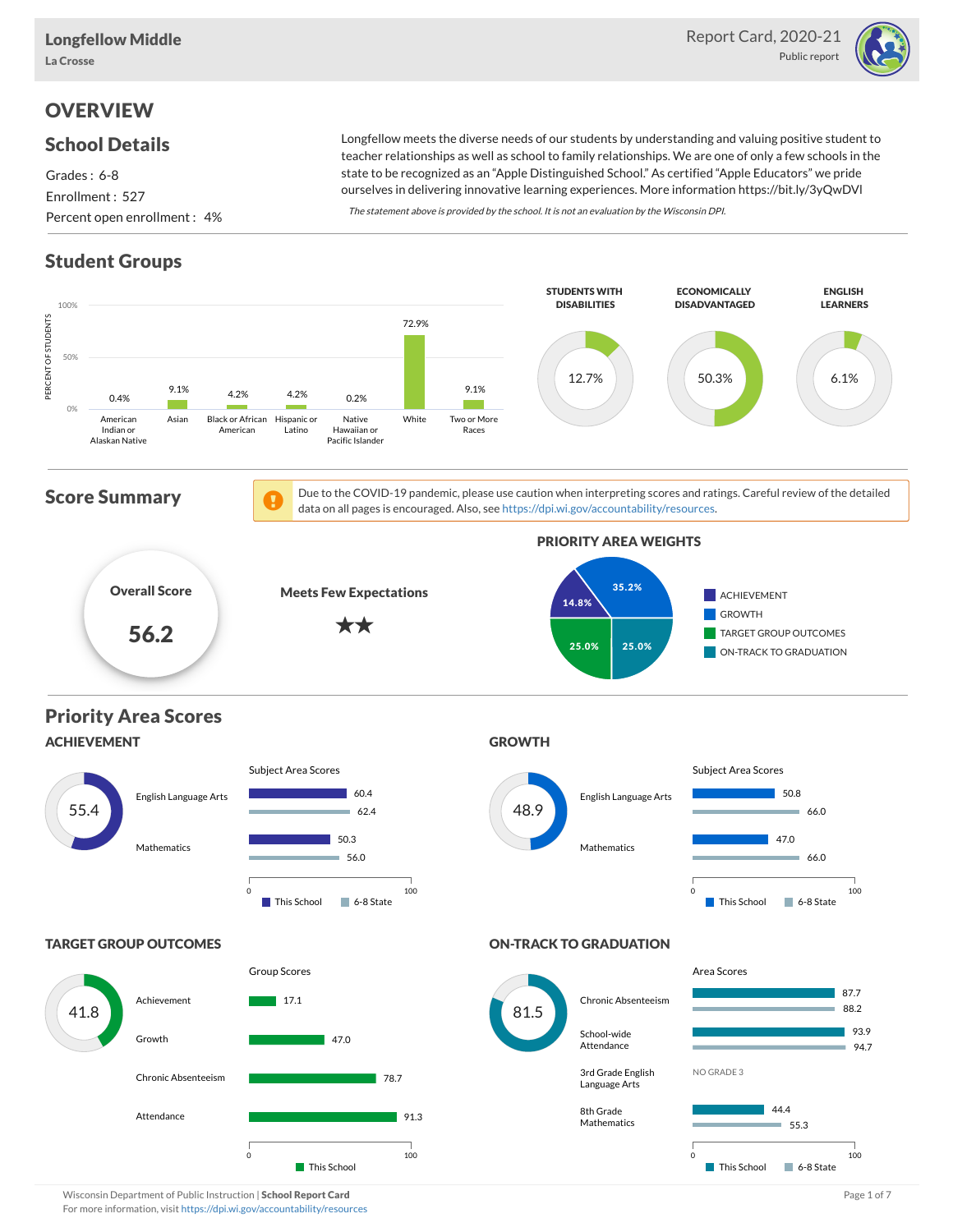

### ACHIEVEMENT

This priority area summarizes how this school's students performed on state assessments using a points-based proficiency system that gives partial credit for Basic test performance and extra credit for Advanced performance. The score is a multi-year average of English language arts and mathematics subscores.

#### Priority Area Score



### Student Group Achievement, 2020-21 (for information only)

Group size is given in parentheses. Groups with fewer than 20 students are not displayed.

#### ENGLISH LANGUAGE ARTS





#### Performance Levels by Year

These graphs show school-wide percentages and group sizes of students performing at each level.

#### ENGLISH LANGUAGE ARTS



#### **MATHEMATICS**



### Wisconsin Department of Public Instruction | School Report Card Page 2 of 7 and 2008 and 2009 and 2 of 7 and 2 of 7

For more information, visit <https://dpi.wi.gov/accountability/resources>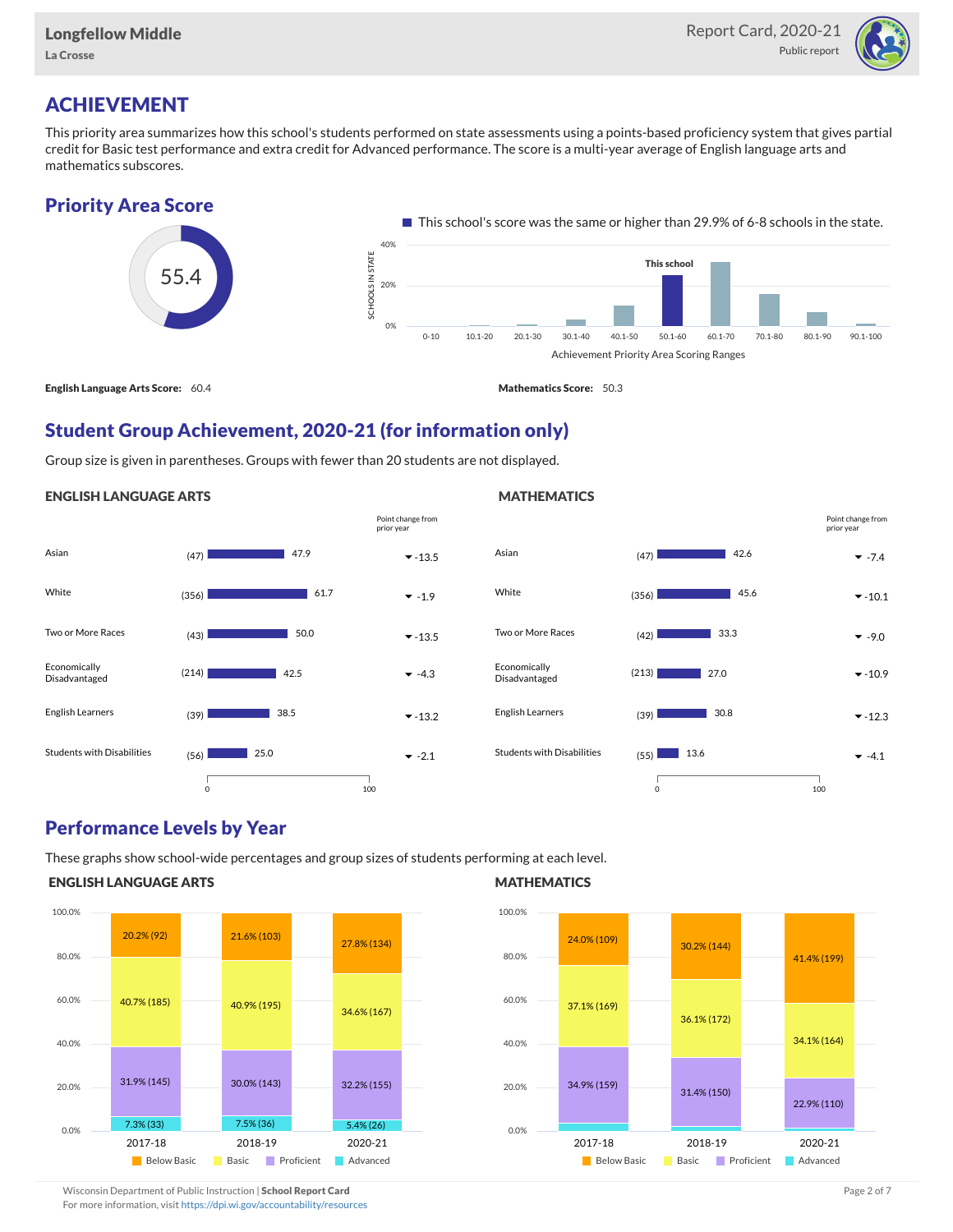

# ACHIEVEMENT - ADDITIONAL INFORMATION

The data on this page is for information only.

# Test Participation Rates, 2020-21

| <b>ENGLISH LANGUAGE ARTS</b> |                             | <b>MATHEMATICS</b> |                                  |  |  |  |  |
|------------------------------|-----------------------------|--------------------|----------------------------------|--|--|--|--|
| All students                 | Lowest-participating group: | All students       | Lowest-participating group:      |  |  |  |  |
|                              | Black or African American   |                    | <b>Black or African American</b> |  |  |  |  |
| 93.3%                        | 75.0%                       | 93.1%              | 75.0%                            |  |  |  |  |

## Student Group Performance Levels by Year

Groups with any full academic year students in tested grades are shown.

#### ENGLISH LANGUAGE ARTS

|                                     | 2017-18          |           |            |           |                |                  |          | 2018-19    |                  |                | 2020-21          |          |            |                          |                    |
|-------------------------------------|------------------|-----------|------------|-----------|----------------|------------------|----------|------------|------------------|----------------|------------------|----------|------------|--------------------------|--------------------|
|                                     | Total#<br>Tested | Advanced  | Proficient | Basic     | Below<br>Basic | Tested<br>Total# | Advancec | Proficient | Basi<br>$\Omega$ | Below<br>Basic | Tested<br>Total# | Advancec | Proficient | Basic                    | <b>Below Basic</b> |
| All Students: 6-8 State             | 190,517          | 9.6%      | 32.0%      | 35.5%     | 22.9%          | 192,400          | 8.9%     | 31.8%      | 35.2%            | 24.1%          | 167,493          | 8.0%     | 30.7%      | 36.2%                    | 25.1%              |
| <b>All Students</b>                 | 455              | 7.3%      | 31.9%      | 40.7%     | 20.2%          | 477              | 7.5%     | 30.0%      | 40.9%            | 21.6%          | 482              | 5.4%     | 32.2%      | 34.6%                    | 27.8%              |
| American Indian or Alaskan Native   | $\Omega$         | <b>NA</b> | <b>NA</b>  | <b>NA</b> | <b>NA</b>      | $\angle 20$      | $\star$  | $\star$    | $\star$          | $\star$        | $\sim 20$        | $\star$  | $\star$    | $\overline{\phantom{a}}$ |                    |
| Asian                               | 25               | 4.0%      | 40.0%      | 48.0%     | 8.0%           | 35               | 2.9%     | 31.4%      | 51.4%            | 14.3%          | 47               | 2.1%     | 21.3%      | 46.8%                    | 29.8%              |
| <b>Black or African American</b>    | $\angle 20$      | $\star$   | $\star$    | $\star$   | $\star$        | $\sim 20$        | $\star$  | $\star$    | $\star$          | $\star$        | $\sim 20$        | $\star$  | $\star$    |                          |                    |
| Hispanic or Latino                  | $\sim 20$        | $\star$   | $\star$    | ٠         | $\star$        | 23               | 0.0%     | 34.8%      | 30.4%            | 34.8%          | $\angle 20$      | $\star$  | $\star$    |                          |                    |
| Native Hawaiian or Pacific Islander | $\Omega$         | <b>NA</b> | <b>NA</b>  | <b>NA</b> | <b>NA</b>      | $\sim 20$        | $\star$  | $\star$    | $\ddot{}$        | $\star$        | $\sim 20$        | $\star$  | $\bullet$  | $\star$                  |                    |
| White                               | 376              | 8.2%      | 32.7%      | 40.2%     | 18.9%          | 379              | 8.4%     | 30.1%      | 41.7%            | 19.8%          | 356              | 6.2%     | 35.1%      | 34.6%                    | 24.2%              |
| Two or More Races                   | 22               | 4.5%      | 27.3%      | 40.9%     | 27.3%          | 26               | 7.7%     | 30.8%      | 42.3%            | 19.2%          | 43               | 4.7%     | 27.9%      | 30.2%                    | 37.2%              |
| <b>Economically Disadvantaged</b>   | 175              | 2.3%      | 22.3%      | 44.6%     | 30.9%          | 203              | 3.0%     | 19.7%      | 45.3%            | 32.0%          | 214              | 2.8%     | 20.1%      | 36.4%                    | 40.7%              |
| <b>English Learners</b>             | 25               | 4.0%      | 28.0%      | 60.0%     | 8.0%           | 29               | 0.0%     | 27.6%      | 48.3%            | 24.1%          | 39               | 0.0%     | 15.4%      | 46.2%                    | 38.5%              |
| <b>Students with Disabilities</b>   | 48               | 0.0%      | 12.5%      | 33.3%     | 54.2%          | 48               | 2.1%     | 6.3%       | 35.4%            | 56.3%          | 56               | 0.0%     | 8.9%       | 32.1%                    | 58.9%              |

#### **MATHEMATICS**

|                                     |                   |           |            | 2018-19   |                |                   | 2020-21  |            |         |                |                   |          |            |                      |                    |
|-------------------------------------|-------------------|-----------|------------|-----------|----------------|-------------------|----------|------------|---------|----------------|-------------------|----------|------------|----------------------|--------------------|
|                                     | Tested<br>Total # | Advanced  | Proficient | Basic     | Below<br>Basic | Total #<br>Tested | Advanced | Proficient | Basic   | Below<br>Basic | Tested<br>Total # | Advanced | Proficient | Basic                | <b>Below Basic</b> |
| All Students: 6-8 State             | 190,739           | 6.2%      | 33.3%      | 32.1%     | 28.4%          | 192,634           | 6.5%     | 32.3%      | 31.7%   | 29.5%          | 167,370           | 4.8%     | 28.3%      | 33.1%                | 33.8%              |
| <b>All Students</b>                 | 455               | 4.0%      | 34.9%      | 37.1%     | 24.0%          | 477               | 2.3%     | 31.4%      | 36.1%   | 30.2%          | 481               | 1.7%     | 22.9%      | 34.1%                | 41.4%              |
| American Indian or Alaskan Native   | $\mathbf 0$       | <b>NA</b> | <b>NA</b>  | <b>NA</b> | <b>NA</b>      | $\sim 20$         | $\star$  | $\star$    | $\star$ | $\star$        | $\sim 20$         | $\star$  | $\star$    |                      |                    |
| Asian                               | 25                | 4.0%      | 40.0%      | 36.0%     | 20.0%          | 35                | 2.9%     | 22.9%      | 45.7%   | 28.6%          | 47                | 2.1%     | 25.5%      | 27.7%                | 44.7%              |
| <b>Black or African American</b>    | $\angle 20$       | $\star$   | ÷          |           | $\star$        | $\angle 20$       | $\star$  | $\star$    | $\star$ | $\star$        | $\sim 20$         | $\star$  | $\star$    |                      |                    |
| Hispanic or Latino                  | $\angle 20$       | $\star$   | $\star$    | $\star$   | $\star$        | 23                | 0.0%     | 17.4%      | 43.5%   | 39.1%          | $\sim 20$         | $\star$  | $\star$    | $\ddot{}$            |                    |
| Native Hawaiian or Pacific Islander | $\Omega$          | <b>NA</b> | <b>NA</b>  | <b>NA</b> | <b>NA</b>      | $\sim 20$         | $\star$  | $\star$    | $\star$ | $\star$        | $\sim 20$         | $\star$  | $\star$    | $\ddot{\phantom{1}}$ |                    |
| White                               | 376               | 4.3%      | 37.8%      | 36.7%     | 21.3%          | 379               | 2.4%     | 34.0%      | 36.1%   | 27.4%          | 356               | 1.7%     | 24.4%      | 37.4%                | 36.5%              |
| Two or More Races                   | 22                | 4.5%      | 18.2%      | 36.4%     | 40.9%          | 26                | 0.0%     | 26.9%      | 30.8%   | 42.3%          | 42                | 0.0%     | 19.0%      | 28.6%                | 52.4%              |
| <b>Economically Disadvantaged</b>   | 175               | 1.1%      | 23.4%      | 40.0%     | 35.4%          | 203               | 0.5%     | 18.2%      | 37.9%   | 43.3%          | 213               | 0.5%     | 10.3%      | 31.9%                | 57.3%              |
| English Learners                    | 25                | 0.0%      | 32.0%      | 40.0%     | 28.0%          | 29                | 0.0%     | 13.8%      | 58.6%   | 27.6%          | 39                | 0.0%     | 17.9%      | 25.6%                | 56.4%              |
| <b>Students with Disabilities</b>   | 48                | 0.0%      | 12.5%      | 22.9%     | 64.6%          | 48                | 0.0%     | 6.3%       | 22.9%   | 70.8%          | 55                | $0.0\%$  | 5.5%       | 16.4%                | 78.2%              |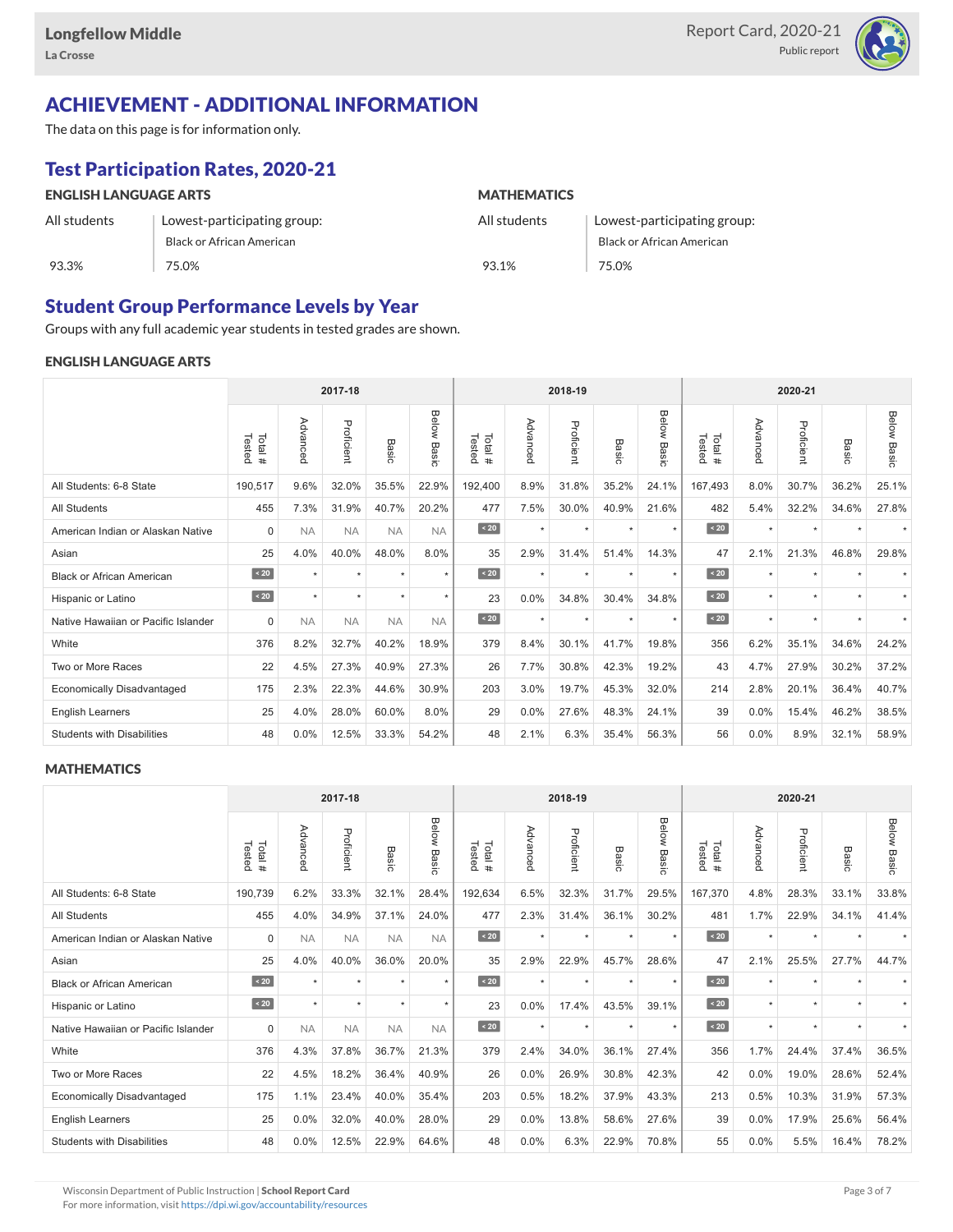

# **GROWTH**

This priority area measures year-to-year student progress on statewide tests. It uses a value-added model that seeks to control for circumstances beyond the influence of educators. A high value-added score means that on average students in the school are progressing more quickly than other, similar students. Growth is scored from 0 to 100 to match the other priority areas and is a conversion from the roughly 0 to 6 value-added score.



## Student Group Value-Added (for information only)

Value-added scores cover an approximately 0-6 range. Higher scores mean greater positive impact. A score of 3.0 is average. Group size is shown in parentheses. Groups with fewer than 20 students are not displayed. Shaded boxes indicate higher-than-average scores.

| <b>ENGLISH LANGUAGE ARTS</b>            |                     |                                           |     | <b>MATHEMATICS</b>                      |             |                  |
|-----------------------------------------|---------------------|-------------------------------------------|-----|-----------------------------------------|-------------|------------------|
| All Students                            | (586)               | $\begin{array}{c} \hline 2.2 \end{array}$ |     | <b>All Students</b>                     | (591)       | 2.0              |
| Asian                                   | (57)                | $\overline{2.2}$                          |     | Asian                                   | (57)        | $\boxed{2.3}$    |
| Hispanic or Latino                      | (24)                | 2.4                                       |     | Hispanic or Latino                      | (24)        | 2.3              |
| White                                   | (441)               | $\overline{2.3}$                          |     | White                                   | (447)       | $\overline{2.0}$ |
| Two or More Races                       | (49)                | $\boxed{2.3}$                             |     | Two or More Races                       | (48)        | 2.5              |
| Economically<br>Disadvantaged           | (246)               | $\overline{2.2}$                          |     | Economically<br>Disadvantaged           | (250)       | $\boxed{2.1}$    |
| Not Economically<br>Disadvantaged       | (340)               | $\boxed{2.3}$                             |     | Not Economically<br>Disadvantaged       | (341)       | 2.0              |
| <b>English Learners</b>                 | (42)                | 2.4                                       |     | <b>English Learners</b>                 | (42)        | 2.0              |
| <b>English Proficient</b>               | (544)               | 2.2                                       |     | <b>English Proficient</b>               | (549)       | 2.0              |
| Students with<br><b>Disabilities</b>    | (52)                | 2.5                                       |     | Students with<br><b>Disabilities</b>    | (53)        | 3.1              |
| Students without<br><b>Disabilities</b> | (534)               | $\overline{2.2}$                          |     | Students without<br><b>Disabilities</b> | (538)       | $\overline{1.9}$ |
| <b>Proficient Last Year</b>             | (242)               | 2.6                                       |     | Proficient Last Year                    | (239)       | 2.0              |
| Not Proficient Last Year                | (344)               | $\overline{2.0}$                          |     | Not Proficient Last Year                | (352)       | 2.1              |
|                                         | $\mathsf{O}\xspace$ | $3.0\,$                                   | 6.0 |                                         | $\mathsf 0$ | 3.0<br>6.0       |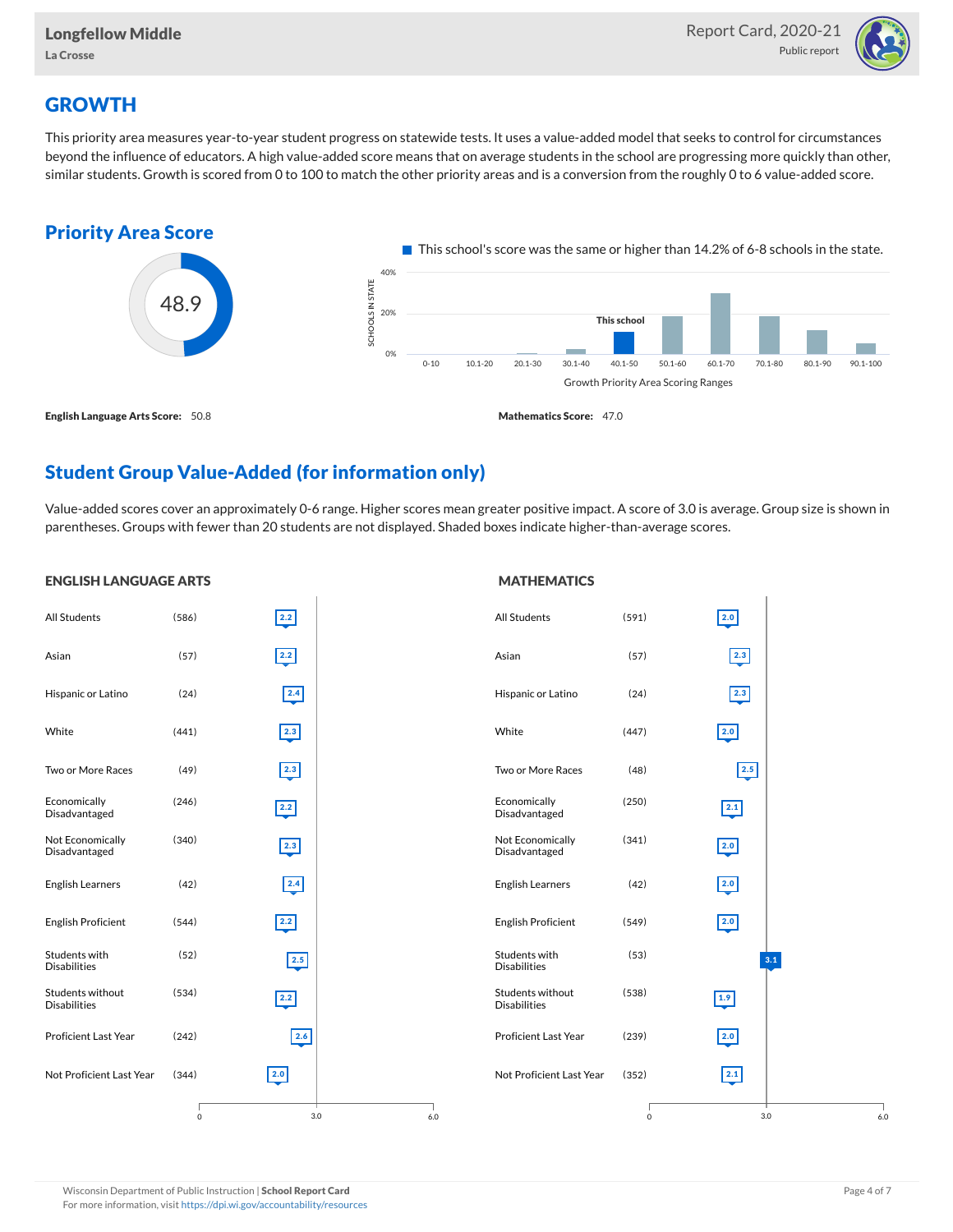

# TARGET GROUP OUTCOMES

This priority area examines outcomes for students with the lowest test scores — the Target Group. It is designed to promote equity by helping schools focus on learners who need the most support while also improving outcomes for all students. The priority area score combines component scores for achievement, growth, chronic absenteeism, and attendance or graduation rate. Data are not displayed when target groups have fewer than 20 students.





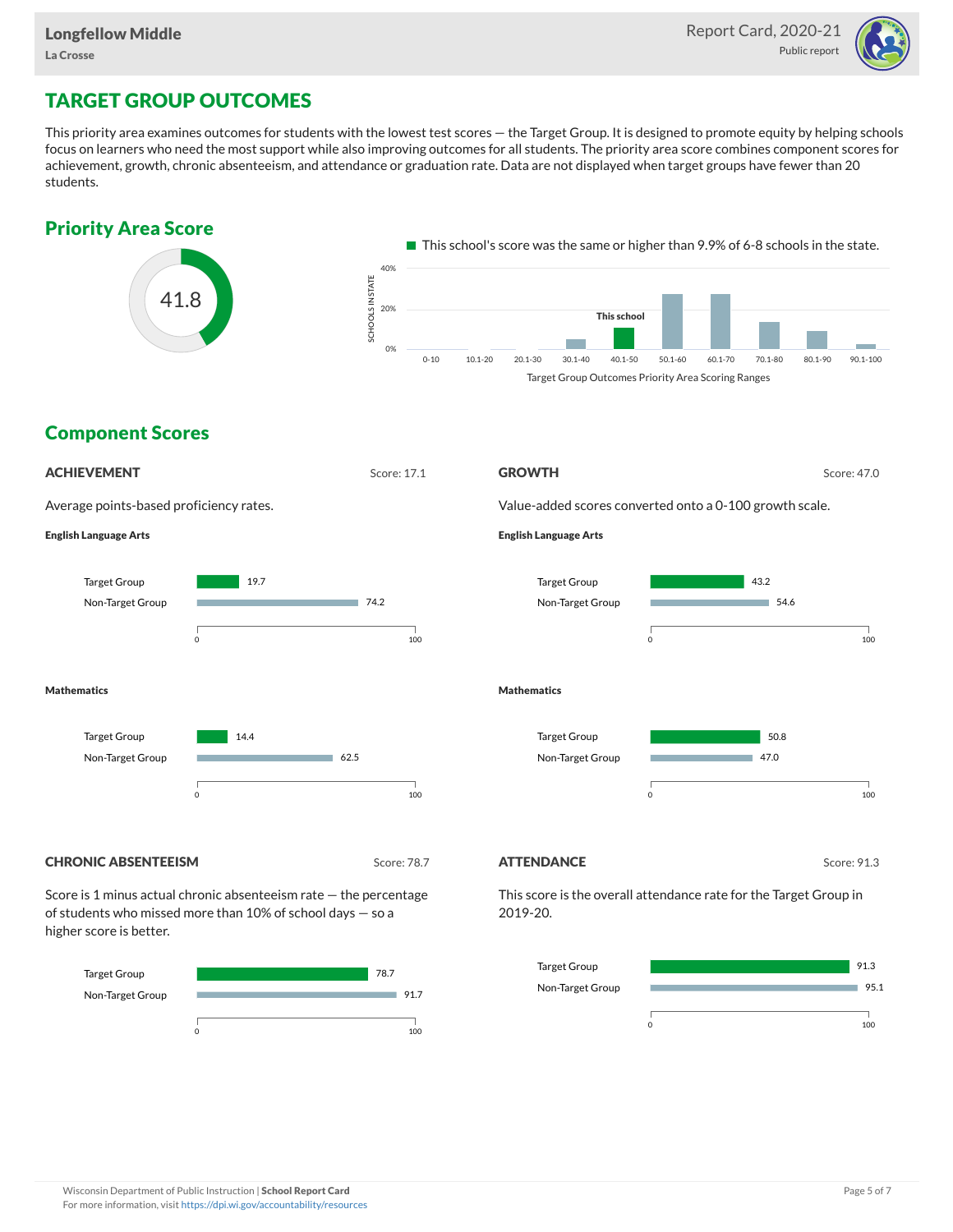

# ON-TRACK TO GRADUATION

This priority area indicates how successfully students are progressing toward completing their K-12 education. The score combines component scores for measures of student engagement and achievement.



#### Component Scores